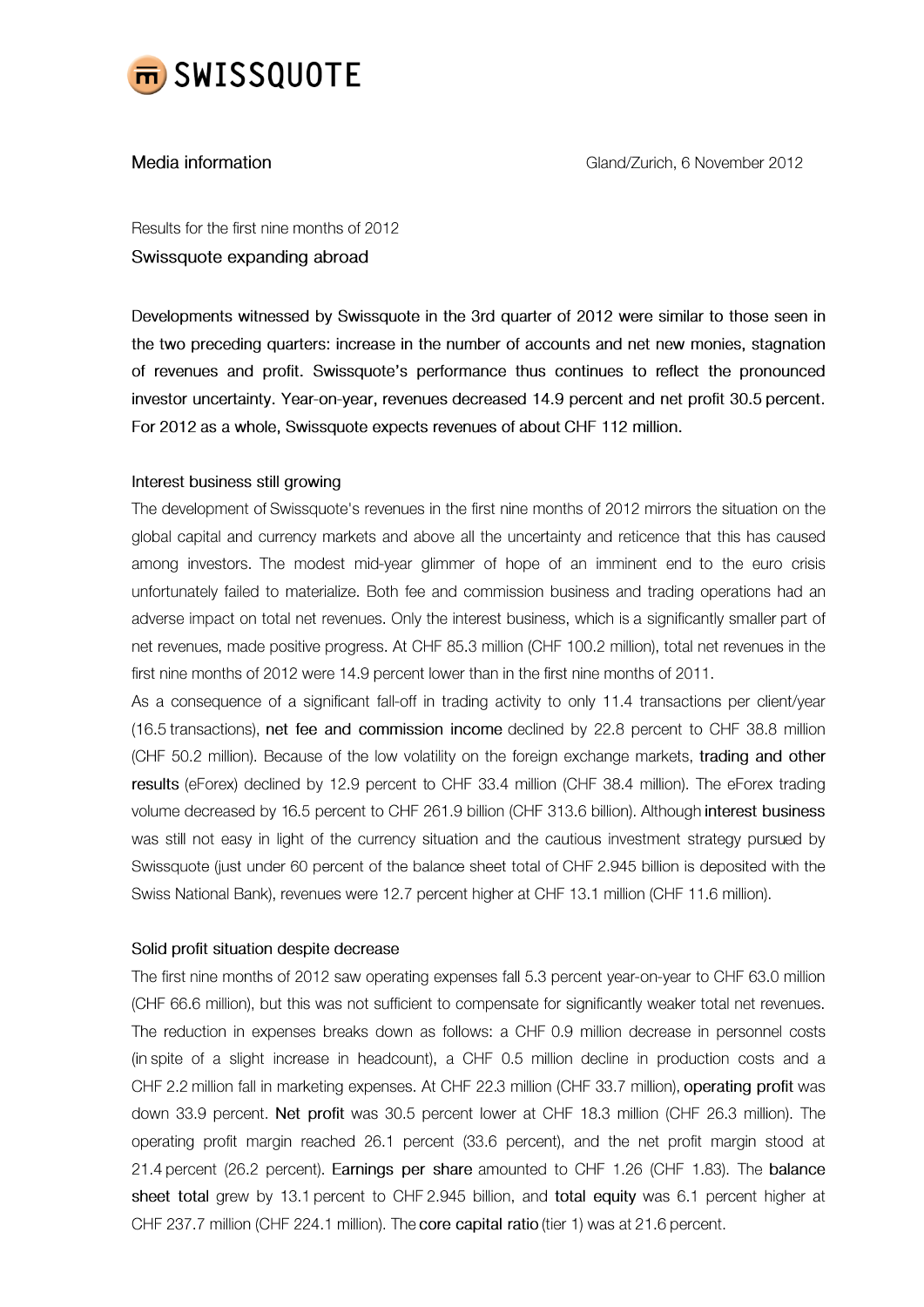

#### Further growth in client numbers and net new monies

As before, the decline in revenues and profit as a result of prevailing conditions contrasts with continuing growth in client numbers. The total number of accounts rose year-on-year by 9.2 percent to 201,357 in the first nine months of 2012. The breakdown is 159,803 trading accounts (+2.3 percent), 30,012 saving accounts (+74.8 percent), 10,779 eForex accounts (+3.0 percent), and 763 ePrivate Banking accounts (+23.9 percent). At CHF 8.571 billion (CHF 7.280 billion), assets under custody were 17.7 percent higher than in the first nine months of 2011. As at 30 September 2012, assets of CHF 7.946 billion were held in trading accounts, CHF 476.7 million in saving accounts, CHF 125.9 million in eForex accounts, and CHF 23.6 million in ePrivate Banking accounts. At CHF 805.3 million (CHF 799.3 million), net new monies in the first nine months of 2012 were 0.8 percent higher than in the first nine months of 2011.

## Swiss DOTS meets investor need

The Swiss DOTS (Swiss Derivatives OTC Trading System) segment launched at the end of May 2012 by Swissquote in cooperation with Goldman Sachs and UBS is witnessing a continual increase in volumes. 7,600 transactions were executed in October alone, representing 15 percent of all transactions with leveraged products on Scoach. Given the successful start, the offering is to be expanded and the platform opened to further issuers and clients. This means that in future non-Swissquote clients will also be able to benefit from the Swiss DOTS offering. Today clients already have access to a range of more than 33,000 leveraged products on the Swissquote platform (Scoach: 23,000 leveraged products). The rapid development confirms not only that Swiss DOTS meets a genuine investor need but also that Switzerland is large enough to accommodate such an offering in addition to the Scoach products. Swiss DOTS produces a significant additional volume for Swissquote without any reduction in the volume settled with Scoach.

## Demand for online mortgages growing

For just over a year now, Swissquote has been offering online mortgages under a cooperative venture with Basellandschaftliche Kantonalbank (BLKB). The demand for these products is rising continually. The mortgage loan portfolio currently totals CHF 100 million. The two partners plan to expand existing services in order to accelerate growth.

## Swissquote Europe opened in Malta

In line with its cautious policy of expansion, in October Swissquote opened an office in Malta, its second location outside Switzerland. The Malta Financial Services Authorities (MFSA) have given Swissquote Europe a category 3 license, which, under the EU passporting rules, allows it to market its forex services in all EU member states without restriction. Swissquote Europe has a team of five working in Malta; the operating business is handled by Swissquote Bank Ltd. in Switzerland. The two foreign locations in Malta and Dubai (cat. 4 license) will enable Swissquote to rapidly establish a foothold in European markets as well as in the Middle East and Asia, and to generate revenues accordingly.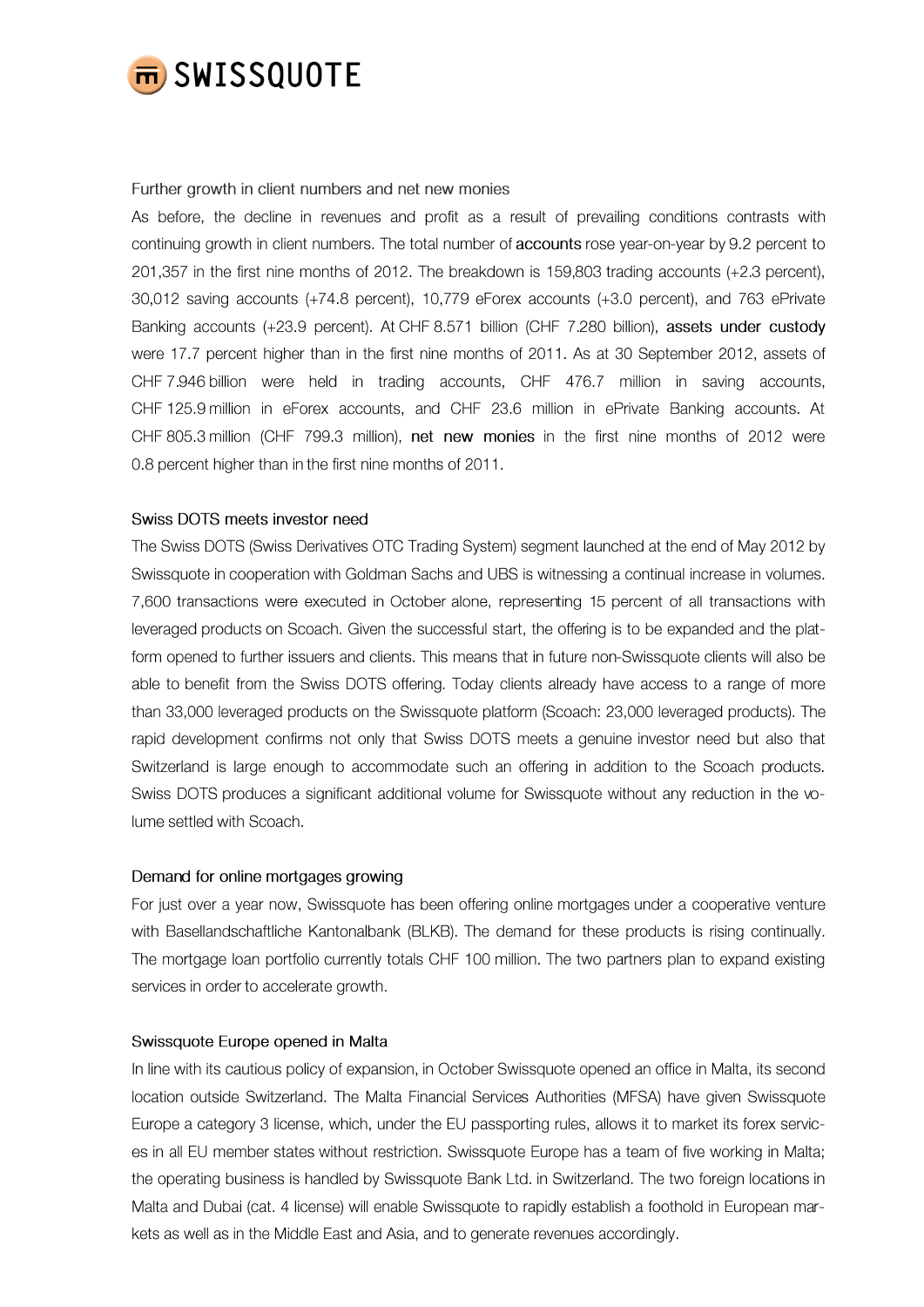

The complete Financial Report for the first nine months of 2012 can be found at:

http://www.swissquote.ch - THE COMPANY/Investor Relations/Reporting

#### Swissquote - Banking.Self-made.

As a leading provider of online financial services, Swissquote offers innovative solutions and analysis tools to meet the wide range of demands and needs of its clients. As well as various online trading services, the user-friendly platform also provides solutions for eForex, ePrivate Banking, eMortgage and flexible saving accounts. In addition to a low-cost service for private clients, Swissquote also offers specialized services for independent asset managers and corporate clients.

Swissquote is quoted on the SIX Swiss Exchange (SQN) and holds a banking license. The company is subject to supervision by the Swiss Federal Financial Market Supervisory Authority (FINMA) and is a member of the Swiss **Bankers Association.** 

# For further information

Marc Bürki, CEO Swissquote Bank AG, Chemin de la Crétaux 33, CH-1196 Gland

Tel. +41 22 999 98 50, fax +41 22 999 94 54, mobile +41 79 413 41 45

marc.burki@swissquote.ch

Nadja Keller, Assistant to CEO

Tel. +41 44 825 88 01, nadja.keller@swissquote.ch

# Agenda 2013

- Presentation of 2012 results in Zurich (SIX Swiss Exchange) 26.02.2013
- Figures for the 1st quarter of 2013 (conference call) 06.05.2013
- 07.05.2013 Annual General Meeting in Zurich